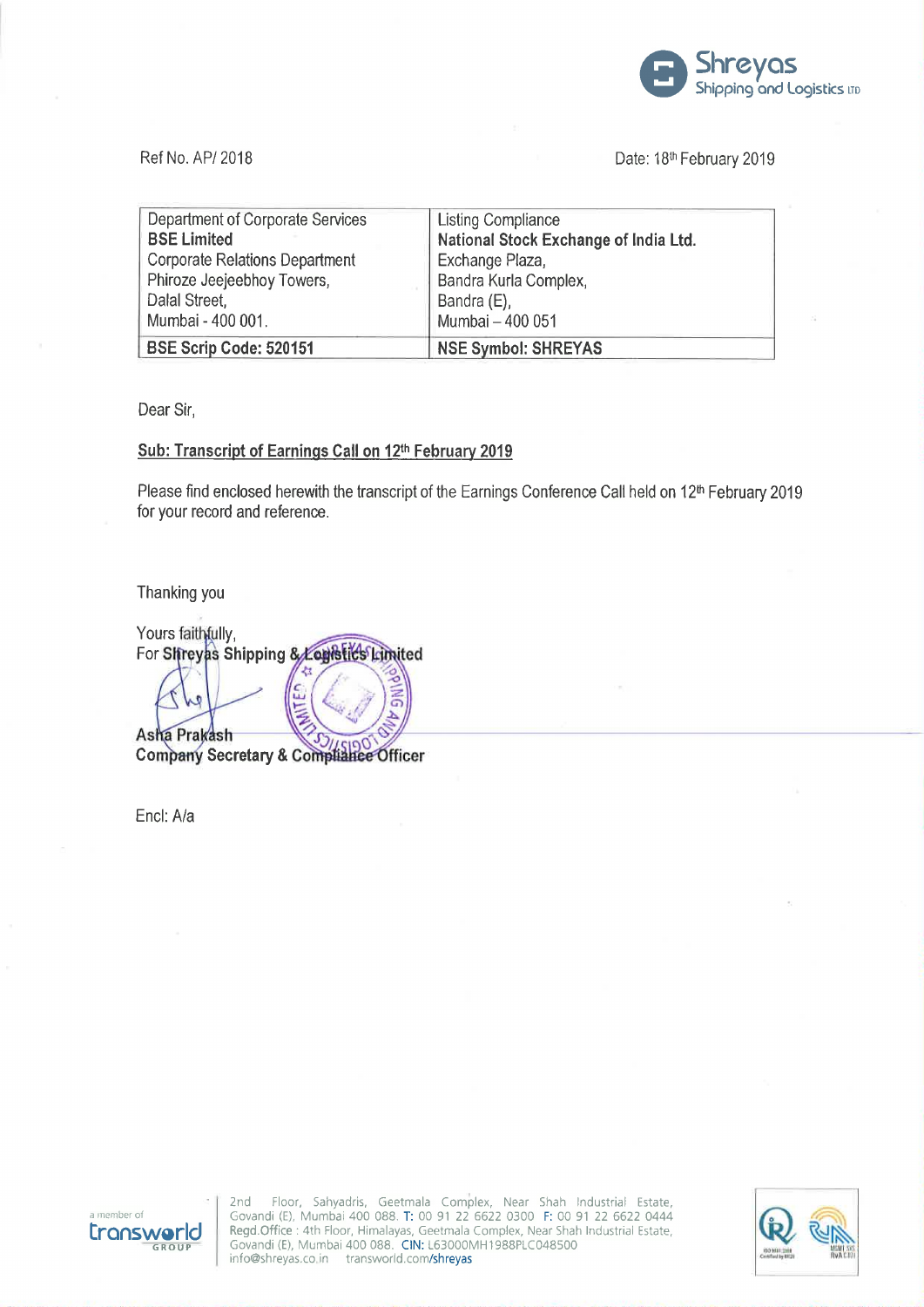

# "Shreyas Shipping & Logistics Limited Q3 FY19 Earnings Conference Call"

# **February 12, 2019**





|  | <b>MANAGEMENT: CAPTAIN V. K. SINGH-MANAGING DIRECTOR</b> |
|--|----------------------------------------------------------|
|  | <b>SHREYAS SHIPPING AND LOGISTICS LIMITED</b>            |
|  | MR. RAJESH DESAI -- CHIEF FINANCIAL OFFICER,             |
|  | <b>SHREYAS SHIPPING AND LOGISTICS LIMITED</b>            |

**MODERATOR: MR. VIKRAM SURYAVANSHI – PHILLIPCAPITAL (INDIA) PRIVATE LIMITED**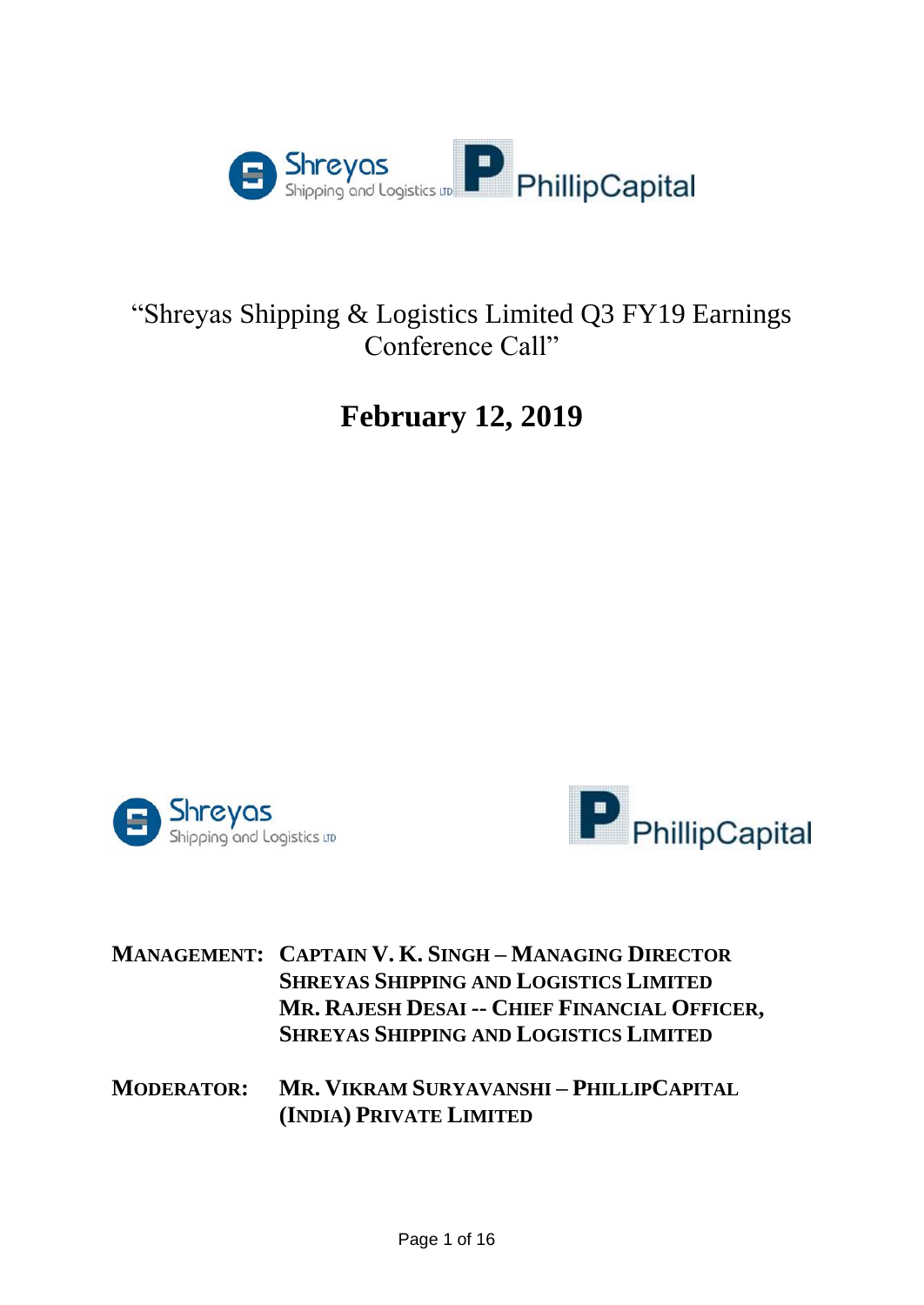

- **Moderator:** Ladies and Gentlemen, good day and welcome to the Shreyas Shipping and Logistics Limited Q3 FY19 Earnings Conference Call hosted by PhillipCapitaal (India) Private Limited. As a reminder, all participant lines will be in the listen-only mode. There will be an opportunity for you to ask questions after the presentation concludes. Should you need assistance during the conference call, please signal the operator by pressing "\*" then "0" on your touchtone telephone. I would now hand the conference over to Mr. Vikram Suryavanshi from PhillipCapital (India) Private Limited. Thank you and over to you, sir.
- **Vikram Suryavanshi**: Good morning and very warm welcome to everyone. Thank you for being on the call of Shreyas Shipping and Logistics Limited. From management we have with us captain Vivek Kumar Singh Managing Director, Mr. Rajesh Desai – Chief Financial Officer. Now I hand over the call to the management for their opening comments and then we will have question and answer session. Over to you, sir.
- **Capt. Vivek K Singh:** Thank you Vikram. Good morning ladies and gentlemen we are here to discuss our results for Q3 FY19 and outlook for the rest of the financial year. The results were announced on Thursday, 7<sup>th</sup> February and now I would like to talk about some of the key financial and operational highlights for the quarter. During Q3 FY19 the revenue stood at Indian rupee 157.5 crores which was Indian rupees 140.7 crores in the corresponding period last year. EBITDA is at Indian Rs. 19.1 crore as against 26.2 crores in the same period last year and PAT is at Rs. 12.8 crores as against 18.9 crore in the period last year. In percentage terms our revenue this quarter grew by 12% however EBITDA and PAT decrease on year-to-year basis.

Now Howe Robinson Container Index at the start of the year 2019 stood at 600 points which is at the same level as January 2018. During the last 6-month container index dropped by 29% from high of 842 points. At the start of 2019 the containership fleet totaled 5264 units of 22 million TEUs representing an expansion of 5.6% in capacity terms compared to the start of 2018.

During the year 2019 ship's fleet capacity growth is expected to moderate to 3.1%. Charter hire continued to slide down during the quarter. However, second hand asset prices still holding as a scrap price remained firm in the range of \$450 to \$475 but expected to on the downward trend. Now just to brief you SSL Kolkata the present status of SSL Kolkata is that P&I club issued a tender for disposal removal of wreck/cargo. Following the de-bunkering operations and M/S Merc/DALI, an Indo-Chinese enterprise have been issued a letter of intent to obtain necessary permission from the Indian authorities for commencement of wreck removal operations.

Final report from average adjuster M/S Leena Modi & Associates along with the statement of approved sums submitted to Hull & Machinery underwriter M/S United India for a formal claim. Total sum receivable, including of sum receivable of sue and labor expenses and average adjustor fees, is Indian rupees 31.55 crore.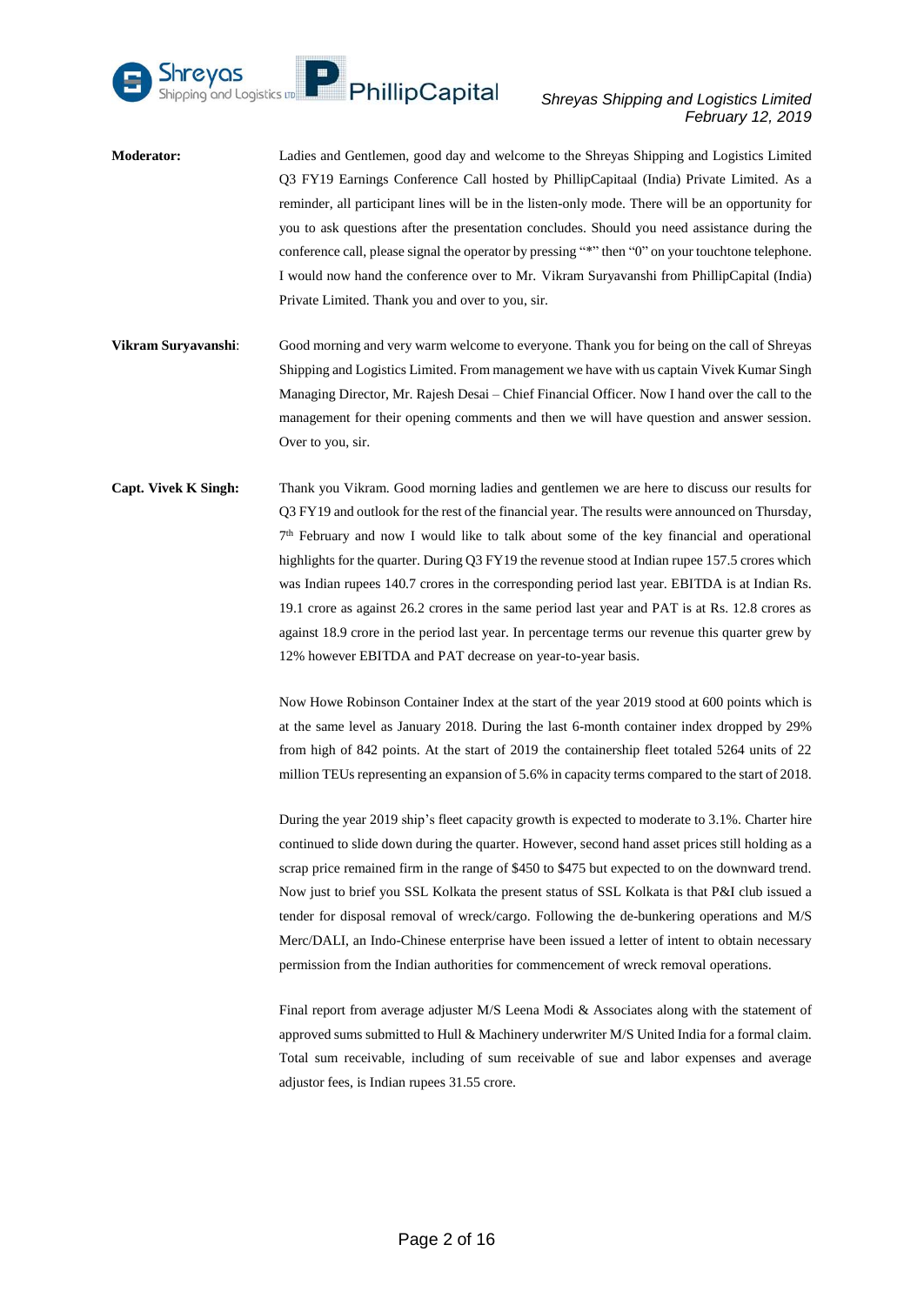

In view of the challenges faced earlier like increase in bunker prices, weakening of rupee and challenging market condition, we have strategically decided to charter in vessel to deploy right tonnage and to charter out excess tonnage to mitigate certain operational risks. Currently, we are operating 10 vessels of which 2 vessels are chartered in and 5 owned vessels are chartered out of which one of the vessels chartered to Hyundai Merchant Marine on own service having slot swap arrangement and two of the vessels chartered out to Vishwa Samudra shipping for CONCOR coastal service. This has helped in mitigating risks and improving cash flow including foreign currency.

During the quarter a fleet of 14 vessels with total capacity of 25,500 TEUs and total deadweight of 3,50,000 metric tons was available for operations. Total voyage days available were 1242 days of which 972 days used on own operations as against 1068 days in the previous quarter. Owned vessel SSL Krishna, SSL Chennai, SSL Balaji were chartered out for 241 days in this quarter as against 128 days in the previous quarter. Indian express was chartered in as replacement for SSL Kolkata for 46 days during the quarter, SSL Brahmaputra was dry docked for 29 days during the quarter. While bunker prices came down at the later part of the quarter, but average fuel cost for the quarter was higher by almost Rs. 3000 per metric ton which increased the operating cost. The fuel oil cost has come down and the cost advantage will be seen in the coming quarter.

Containerized domestic trade during the quarter has increased by 12% as compared to first quarter. Our domestic volume increased by 16% as against corresponding quarter last year with current market share of 52%. Total volume handled during the quarter was 1,28,439 TEUs which had an increase of 6% quarter-on-quarter. On the operational front the average utilization level on all the services from North to South and West to East remained at the level of around 95% and on the reverse leg was around 70%. We continue to collaborate with other coastal operators, but now we have a new entrant which could bring some disruption in the market. However, we have not encountered any major reduction in our business expect for some reduction in empty carriage due to cabotage relaxation. But we have taken advantage by operating foreign vessels on charter as per suitability for the trade. Thank you very much for your kind patience and we can now go ahead with the question and answer session.

**Moderator**: Thank you very much. We will now begin the question and answer session. We take the first question is from the line of Vijay Sarda from Crescita Investment. Please go ahead.

**Vijay Sarda**: My question is pertaining to the bunker cost and the price increase that we are supposed to take in this quarter on account of increase in prices and secondly given the down take in the crude prices how we are following in terms of the cost metrics compared to what we have been doing in last two quarters, so if you can just brief on the same that will be great?

**Capt. Vivek K Singh:** Yes, as I said bunker price during the quarter was higher by almost Rs. 3000 as compared to the previous quarter and the fuel cost was highest during November month and that is how the average price was more, although the price has started falling from November end and December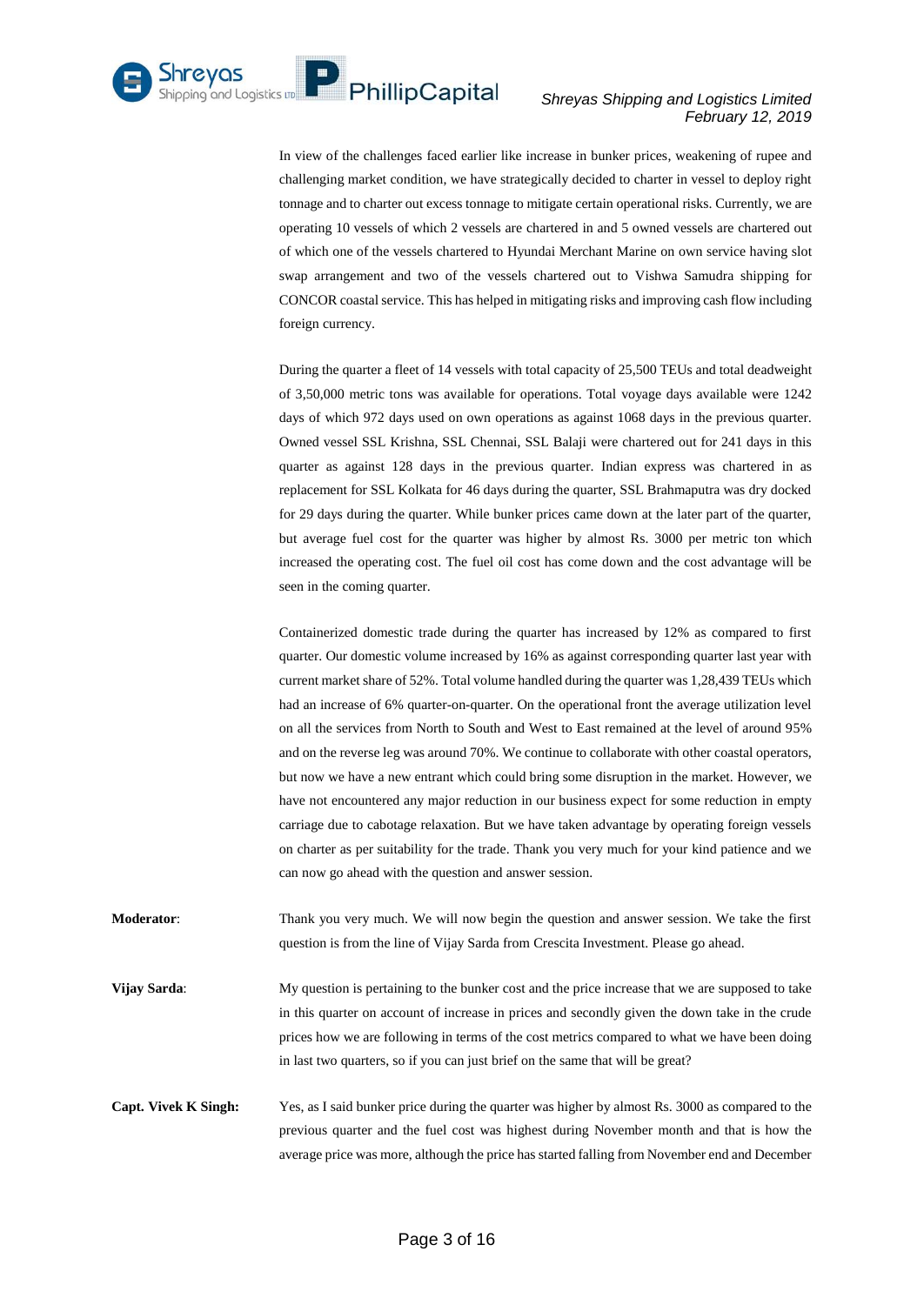

beginning. The actual effect has not been seen in this quarter. Going forward, we will see the effect of bunker prices reduction and we will get the advantage of the bunker prices.

| Vijay Sarda:                | Compared to 38,500 how much is now currently.                                                                                                                                                                                                                                                                                                                                                                                                                        |
|-----------------------------|----------------------------------------------------------------------------------------------------------------------------------------------------------------------------------------------------------------------------------------------------------------------------------------------------------------------------------------------------------------------------------------------------------------------------------------------------------------------|
| Capt. Vivek K Singh:        | Now currently is about 33.                                                                                                                                                                                                                                                                                                                                                                                                                                           |
| Vijay Sarda:                | Okay that is quite significant.                                                                                                                                                                                                                                                                                                                                                                                                                                      |
| <b>Capt. Vivek K Singh:</b> | Yes.                                                                                                                                                                                                                                                                                                                                                                                                                                                                 |
| Vijay Sarda:                | And sir in terms of price increase that we were supposed to take for few of the clients since last<br>three, six months have we taken something or is that still having the discussion?                                                                                                                                                                                                                                                                              |
| Capt. Vivek K Singh:        | Now we have certain increase in the domestic market which came in effect only from beginning<br>of December, that is why we have not seen much of effect during this quarter but going forward<br>we will see impact of price increase. So virtually there will be both effect, one on the reduction<br>in bunker prices and on the other side on the revenue side increase, because of the price increase.                                                          |
| Vijay Sarda:                | Sir how frequently, now with this price reduction, do we need to pass on also will that again will<br>be the lag or that will get adjusted within a month or what is when the prices is falling from<br>38,500 so are we reducing the price on a kind of one month basis or is it instantly for the<br>customers?                                                                                                                                                    |
| <b>Capt. Vivek K Singh:</b> | No. In most of the cases, we have fixed rates on quarterly basis or 6 monthly basis in accordance<br>with tender. It continues to be the same slot cost revenue except for one of the main line where<br>the revenue is linked to the fuel cost index.                                                                                                                                                                                                               |
| Vijay Sarda:                | Just last question in terms of how are the volumes tracking up so you said domestic demand is<br>quite robust so in between last time you said that because of some new vessel coming into the<br>market you have also reduced the rate and there was slight bit of competitive intensity, so has<br>that decreased or the prices have been normalize after the kind of growth that we are seeing in<br>the market?                                                  |
| <b>Capt. Vivek K Singh:</b> | Now the volume has come up, we have the seasonal cotton moving in the large volume started<br>in the month of December which will continue till Feb end or March. I had told earlier that the<br>second half of the year, we generally have a good increase in volume, which continues. So<br>definitely going forward we will see the increase in volume even in the current quarter and the<br>following quarter, but overall the volume has definitely increased. |
| Moderator:                  | We take the next question from the line of Anand Bhavnani from Unifi Capital. Please go ahead.                                                                                                                                                                                                                                                                                                                                                                       |
| <b>Anand Bhavnani:</b>      | Sir you mentioned in the opening remarks about your disruption there was some comment in<br>that can you elaborate on that?                                                                                                                                                                                                                                                                                                                                          |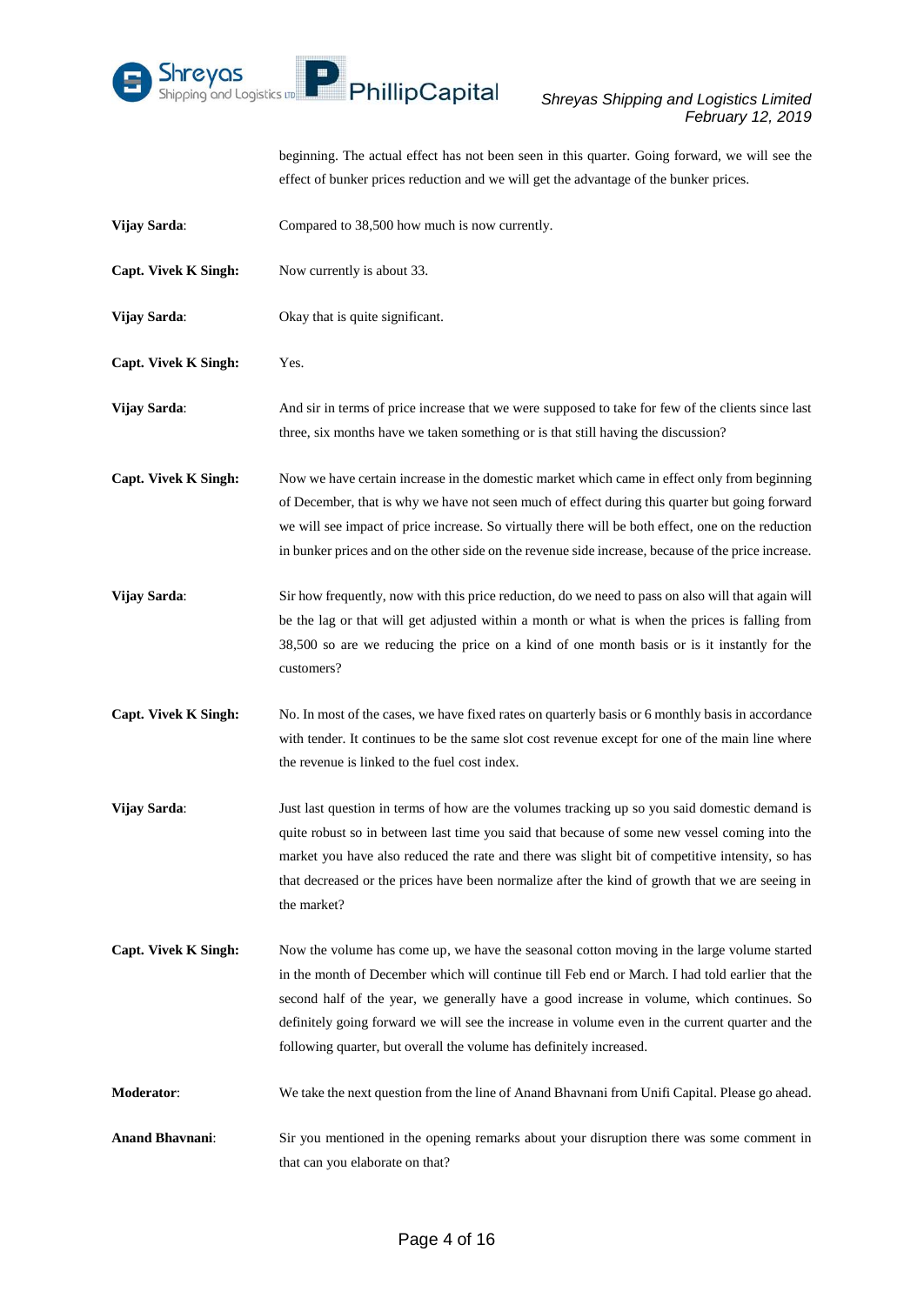

- **Capt. Vivek K Singh:** What I said disruption in a way that new operator CONCOR has come in although our vessels are chartered to Vishwa Samudra who has taken the tender of CONCOR, hence with regards to volume or maybe freight there could be some disruption as we see the capacity has increased with two additional vessels on the services. I feel they may transport certain volume from up North hinterland by their railway services but I feel there could be some disruption because of the additional tonnage.
- **Anand Bhavnani**: Sir our TEU is 25,600 including Indian express correct?
- **Capt. Vivek K Singh:** Yes correct.
- **Anand Bhavnani**: And what will be the TEU that CONCOR is starting with?
- **Capt. Vivek K Singh:** Out of our Tonnage we have chartered out two vessels that is being operated on their service and that is about 3,500 TEUs capacities. Out of these two vessels, one of the vessel was operated by us on the West coast, which we have replaced by another vessel and the other was operated on the East Coast by us, which we have replaced on the East Coast. But overall on the West coast the tonnage has increased on the domestic trade.
- **Anand Bhavnani**: Just wanted to recheck 3000 is what TEU is a capacity for CONCOR and what is our capacity later what we have charter out to CONCOR as of today?
- **Rajesh:** You are asking on Westcoast or total? because total capacity we are operating is at 25,600 which is on all services put together.
- **Anand Bhavnani**: CONCOR would be 3000 plus so if I were to say CONCOR and Shreyas combined would be 28,600 TEUs would that be the right way to think?
- Capt. Vivek K Singh: No that is not correct because our operating capacity includes all our vessels including which are chartered out and what I told that our fleet during the quarter was 14 including one chartered in vessel. Out of the total available days 1242 days, we operated only 972 days. So the balance days the vessels were on charter and continues to be on charter. So not necessarily that entire capacity is being operated by us other than what we have given to Vishwa Samudra who is operating for CONCOR. Our total tonnage includes the tonnages which are on charter, the tonnages which are chartered in by us and the tonnage which we are operating.
- **Anand Bhavnani**: Sir if I were to recollect in the opening remarks you mentioned quarter-on-quarter volume growth has been 6%.
- **Capt. Vivek K Singh:** The total volume yes.
- **Anand Bhavnani**: And last quarter we did 1,21,373 TEUs so this quarter it should be 1,28, 655 am I getting you correct?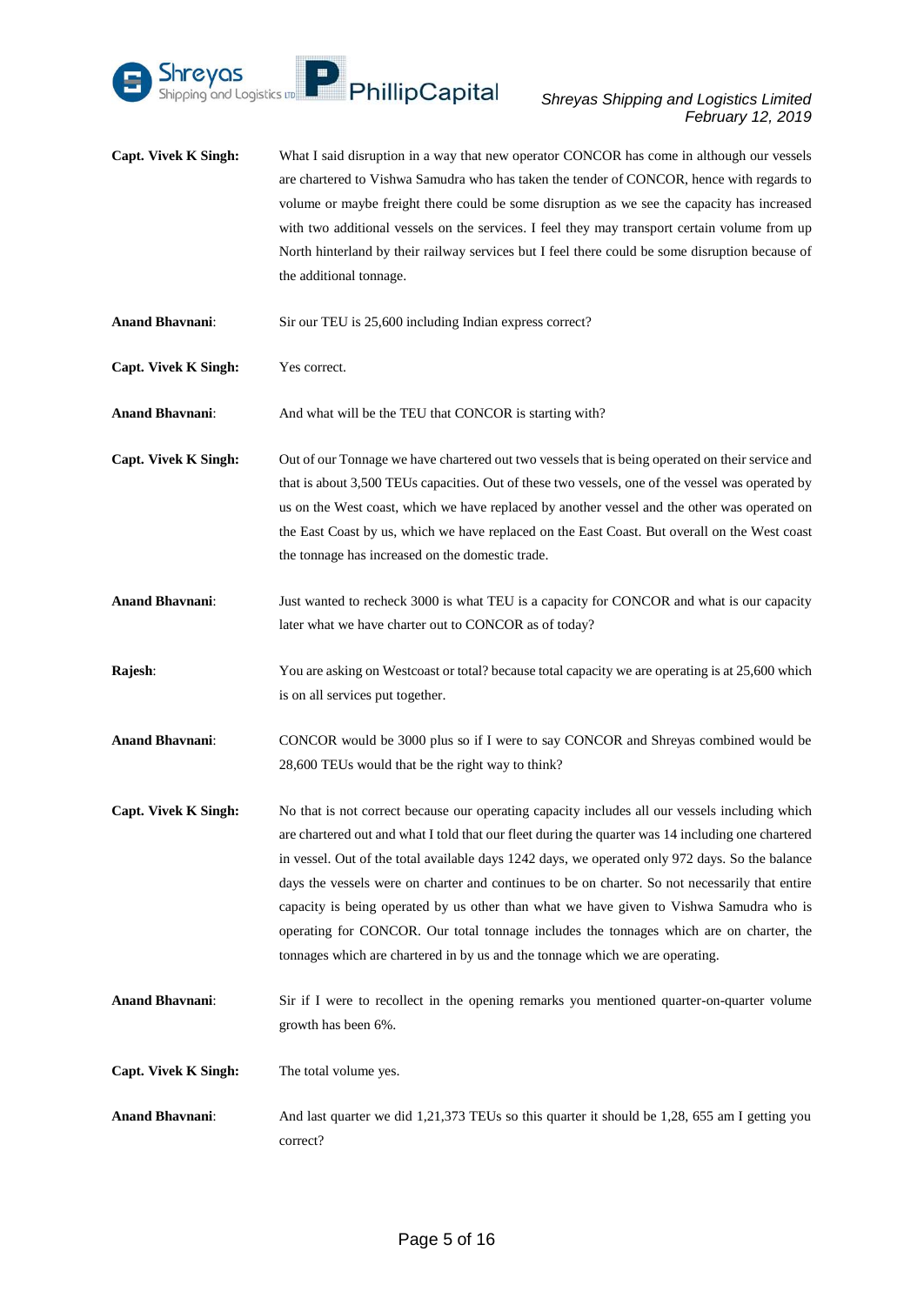

**Capt. Vivek K Singh:** Yes that is what I said 1,28,439 to be precise.

- **Anand Bhavnani**: Sir just wanting to understand we have like 6% rise in TEU, but I was to see revenue wise quarter-on-quarter growth is just 1% so can you reconcile the difference like top line growth is just 1% whereas TEUs have gone 6% the fuel price was higher so where are we getting this wrong?
- **Capt. Vivek K Singh:** The topline also includes the slots sharing arrangement. Slot charter income also included as part of the total revenue and you may also find corresponding slot charter expenses included in expenses. So therefore you may not find that exact percentage wise growth in the revenue.

**Anand Bhavnani**: And can you share sir net of the chartering what was the revenue in Q2 and Q3 for us to kind of understand how the volume growth translates into top line growth?

**Capt. Vivek K Singh:** For bulk cargo movement, we had operational income last quarter of about 6.4, which is 3.59 for this quarter. This is not included in the container volume. Even the slot charter income has come down from 16.64 to 15.33. Also, on the container volume side, there is growth on certain sectors, like Krishnapatnam to Colombo, where the per TEU revenue is lower, but of course the cost is also lower on that sector and that is where the revenue wise it may not have gone up.

> Overall on the operational front itself we have operated 96 days less than the last quarter, while we have achieved a 6% growth on the volume, but revenue has not increased to the level of growth of volume due to reduced bulk cargo movement, reduction in the slot charter income and operation of new sectors where the freight rates are low.

- **Rajesh :** Basically, if we have operated that same number of days in the current quarter, our cost could have gone much higher as compared to current level. We were able to maintain revenue and to some extent we could reduce the cost. So there is the favorable impact on the overall figures.
- **Anand Bhavnani**: Sir with respect to bunker fuel it is 33,0000 now and our average was 38,500, so if I were to do a simple analysis the fall is 15% from 38,500 to 33 and in that 15% in a rough estimate if I like assume fuel cost go down from 57.85 crore down by 15% in Q4 then we should gain by at least 8 crores on the fuel expenses itself roughly not exactly would that be the right way to think?

**Capt. Vivek K Singh:** Yes definitely.

**Anand Bhavnani**: And sir just wanting to understand that in competitive environment are we facing pressures to pass on these fuel price decrease to customers or you are retaining it?

**Capt. Vivek K Singh:** As I said earlier, we are retaining most of it except in case of one of the customers where the revenue is linked to the fuel cost. But in case of most of the customers, we are holding to the freight as earlier.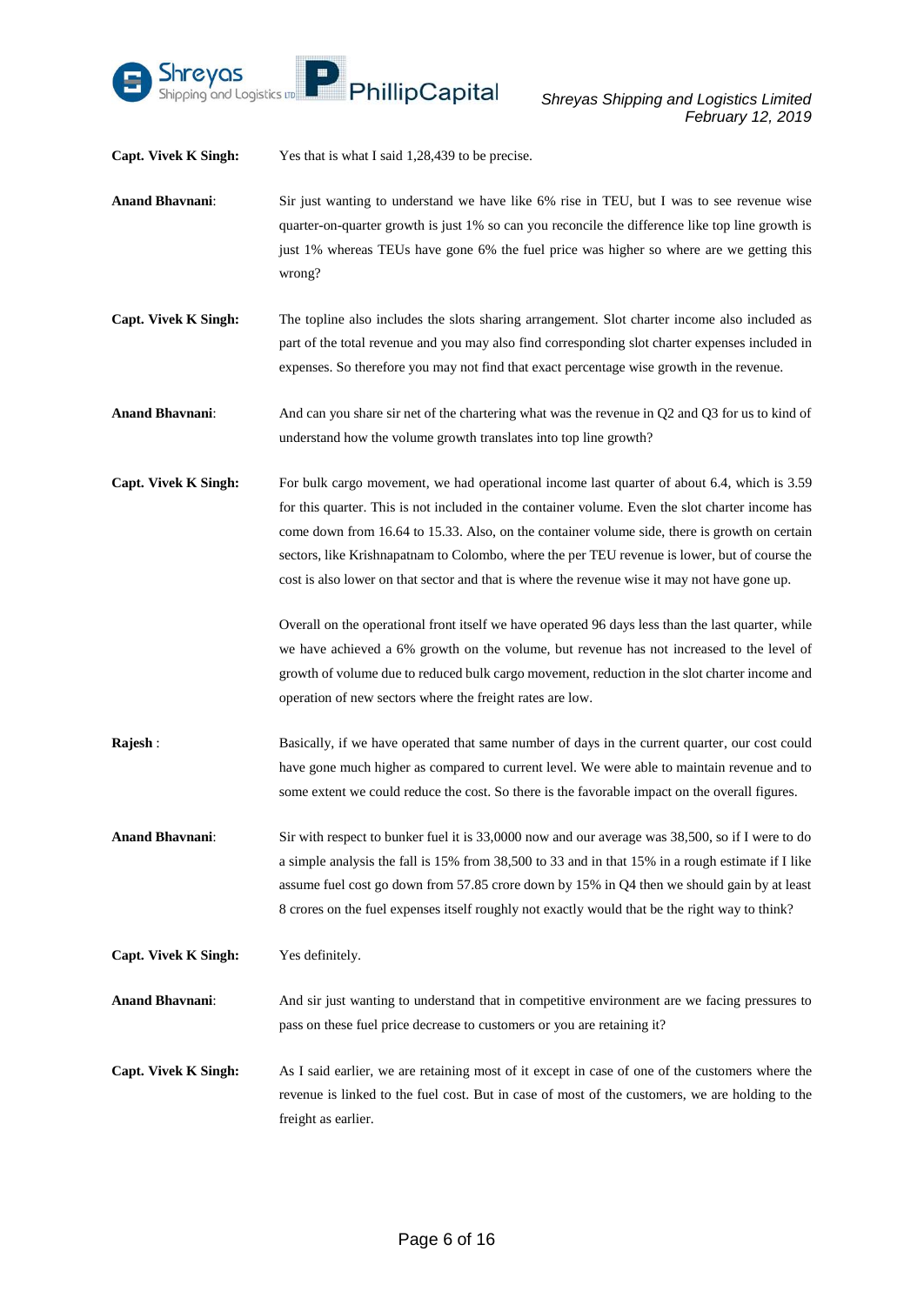

- **Anand Bhavnani**: Couple of queries on depreciation I see quarter-on-quarter it is lower by small amount, but just wanted to understand it is 5.89 versus 6.24 can you explain the reason for it?
- **Management:** It is mainly due to impairment of the vessel SSL Kolkata in last quarter. Up to last quarter, we have calculated depreciation on Kolkata, which is not there in the current quarter.
- **Anand Bhavnani**: Sir any estimate of that timelines for the new director they joined recently how long are they kind of expected to continue I understand they are from the banks, so if you can help us understand as to that tenure on the board?
- **Management:** EXIM Bank has added nominee directors in various companies, and it should continue for the tenure of the loan. However, we are considering this as a positive factor because at least they will understand our operations, our transparency, etc. So that we will able to build in comfort level, which would be a positive factor for future funding requirements.
- **Anand Bhavnani:** Sir on the debt level consolidated for us at the end of this quarter?
- **Rajesh:** We are expecting debt level to the tune of about Rs. 230-240 crore on term loan side and working capital of around Rs. 50-60 crore. So roughly it should be around 300 crore all put together.
- **Anand Bhavnani**: And in terms of our capacity the chartering would be the primary way to manage capacity, are we planning any fresh purchases?
- **Capt. Vivek K Singh:** Well we could plan for fresh purchases as some of our tonnages have been chartered out. So, we will have to have replacement for such vessels in our operation. We will look at purchases. As regards to the chartering and revenue with the chartering, I would like to highlight that we had chartered out about 15% of our total tonnage during the quarter from which we have a yield share of 24%. While 85% of tonnage were operated on our services and we had a yield of 76% for those vessels. So virtually the chartering out has also helped us as they have been chartered out at higher charter market and additionally with the increasing cost of operation, this option worked out much better for the company.
- **Anand Bhavnani**: So from the numbers it seems it is more profitable to charter out then operating current environment and if that is true then you are planning to continue chartering out more vessels going forth and if you can help us understand strategy on that particular aspect?
- **Capt. Vivek K Singh:** No it is not like that we will first fill up our requirement for our own operations. We must take care of our operations and not sacrifice our operations. Only the excess tonnage will be chartered out depending on the market condition. Every time the market may not be appropriate for chartering out so we will take a view on the market condition and take a call whether to charter out the vessel or to be used for own operation.
- **Anand Bhavnani**: Sure, but as of today charting continues to be more profitable than our core operations?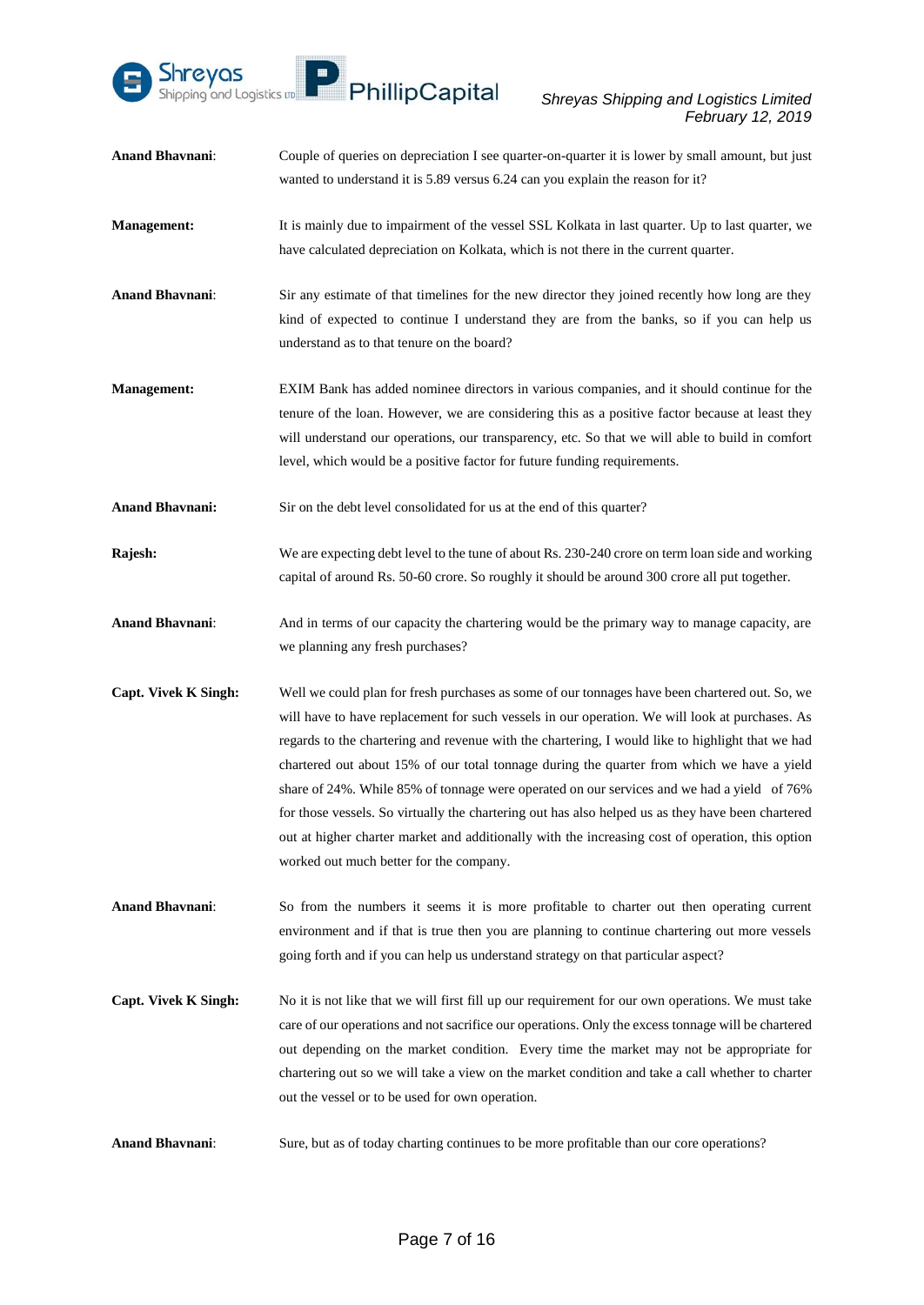

- **Capt. Vivek K Singh:** Correct because of the high bunker prices operating cost has gone up and even the dollar exchanges rate has gone up against the Indian rupees. These two factors left us with chartering option which turned out to be better than even operating for this period but may not be always the same.
- **Rajesh:** Whenever, we need a vessel for operation or there is increase in need of vessels for the operation vessel, we cannot buy the same immediately from the market. Therefore, we will buy the vessels and put them on charter so that whenever there is a need, we can shuffle them between the operation and charter as per the requirement.
- **Anand Bhavnani**: And sir Q4 wise any dry-docking or any kind of one off that you are expecting in Q4 with respect to operations?
- **Capt. Vivek K Singh:** No, we are not expecting any dry-docking rather we do not have any dry-docking till 2020 end. However, before that we will be laying up two of our vessels maybe in this quarter or the coming quarter partly for fixing up new generator which we have acquired for these two vessels.
- **Anand Bhavnani:** And so we should lose how many voyage days due to fixing of generator?
- **Capt. Vivek K Singh:** It may be around 15days for each vessel.
- **Anand Bhavnani**: And lastly coming in from January 2020 low Sulphur fuel if you can help us understand how the environment is evolving and if the prices are some surcharge being incorporated in Indian domestic and EXIM market as has been the case in Europe. We are reading some articles that if some liners in Europe North Indian and Scandinavian they are starting to levy surcharges on bunker fuel, so has that been the case here in our geography where we operate?
- **Capt. Vivek K Singh:** Yes, the surcharges will be put for the increase in cost on the fuel which will be also applicable on the Indian coast, but we all must see how it evolves around and what is the differential cost. The main liners have started early because they must start replacing the fuel little early because of the longer voyages. In our case, it maybe a little delayed action, but definitely the surcharges will be applicable on all the ocean-going vessels.
- **Anand Bhavnani**: Would it be fair to expect that let us say in Q2 or Q1 of FY20 we might get a chance to levy the surcharges what is the timeline that you think you would be able to apply surcharges from?
- **Capt. Vivek K Singh:** It will be only in the third quarter of 2019-20 as will have to replace fuel by end of December. Our voyage time is small and the replacement of fuel will not take very long. So it could be in the November or December where we could start levying the surcharge.
- **Moderator:** The next question is from the line of Priyankar Vishwas from Nomura. Please go ahead.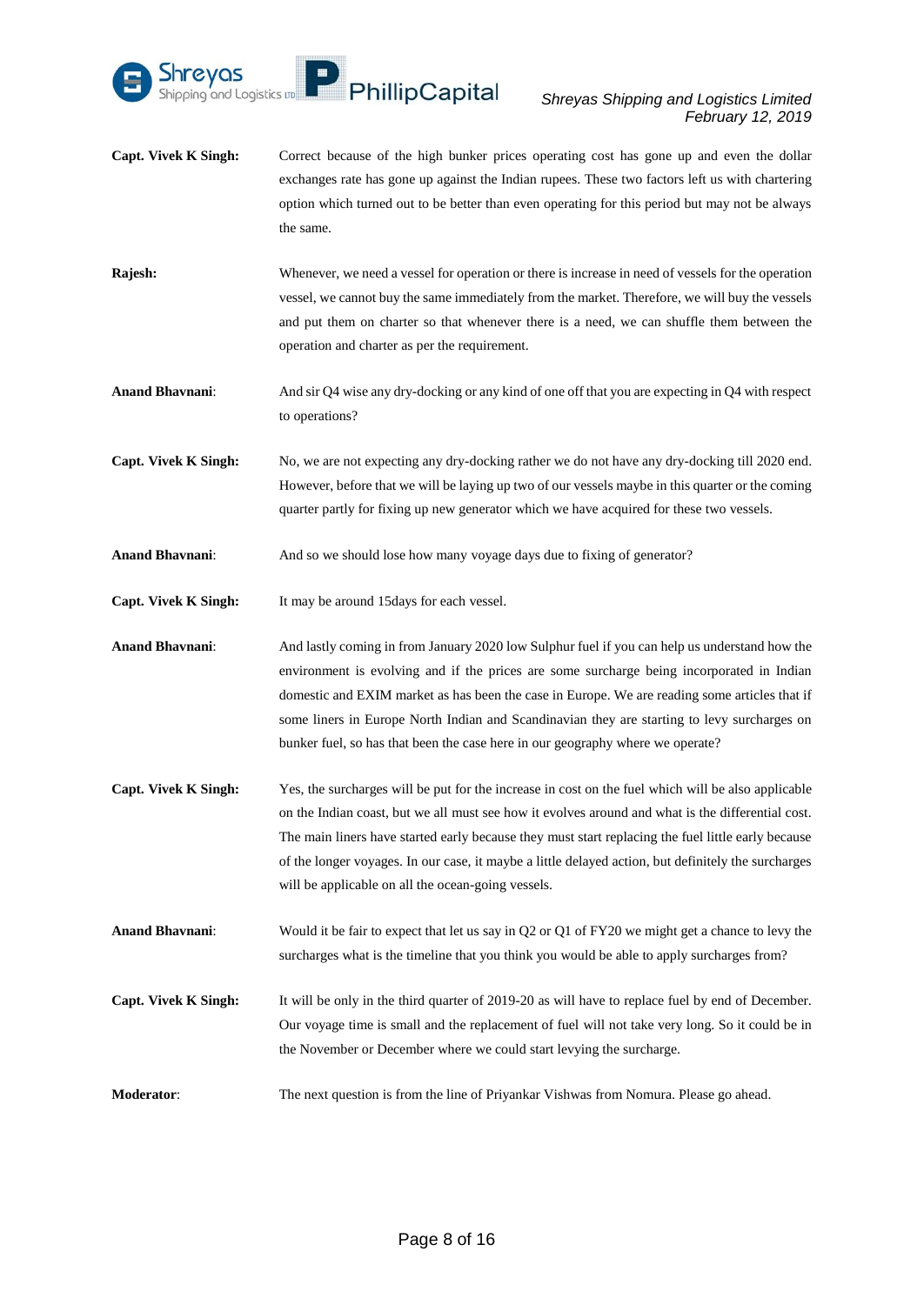

- **Priyankar Vishwas**: My question sir I wanted some color on what is happening in the transshipment industry in India, so first of all can you help me with what are the transshipment volumes like as in overall India level for say calendar year 18 and what are the port wise volume so if you can give me that first?
- **Capt. Vivek K Singh:** We do not have the detail of the volume, but overall the transshipment volume has not really increased to an extent which the government was hoping by relaxation of cabotage because whatever transshipment handled mainly between the two Indian ports are mainly carried by us and we know that our volume has not increased drastically except for some more vessels have been deployed on the Kolkata because that is the only one port where a little more transshipment is being handled. Otherwise whatever has happened by relaxation it is between the two larger terminals which is only to the advantage of the mainliner. That is not really the transshipment volume rather direct volume which has been changed into transshipment mode. So virtually the growth in the transshipment volume has not taken place to an extent which we anticipated by the relaxation.
- **Priyankar Vishwas:** But nevertheless what will be our outlook for that let us say for the next year on both transshipment and coastal?
- **Capt. Vivek K Singh:** As regards coastal outlook, we see around 20% to 25% growth year-on-year and even on the transshipment volume, around 10% growth because new ports new sectors which may be evolving. We are also working on the Colombo sector. But that is not the Indian coast transshipment. Our volume has increased because we are doing quite a bit of volume to Colombo, but when I am talking about the transshipment only on the Indian coast it has not really gone up. Our volume including the foreign transshipment will go up by 10% - 15% and expected volume growth on the domestic front will be about 25% year-on-year.
- **Priyankar Vishwas:** Sir one more thing is like what I have been hearing sometimes is like let us say on Suzuki like they may potentially be considering let us say coastal movement for the cars manufactured in Gujarat so have you heard anything on that and if they do started like what is the level of volumes that can come from there if you can give some idea on the RORO front?
- **Capt. Vivek K Singh:** Well car movement started out of Chennai. If it also starts from western coast to the South and East, then it could be a workable proposition. Then it will be both way cargo movement of car. We are also looking at the similar possibility of going into a RORO operation for cars. So if the business is available and it is profitable then definitely we will also look into that aspect.
- **Priyankar Vishwas:** And sir on port tariff have you seen increase in the port tariff like you operate in Mundra then Pipavav we operate in the other ports as well. So any hikes in port tariff or it is still broadly unchanged?
- **Capt. Vivek K Singh:** There has been small hike of about 5% or so overall, in major port as well as minor ports. But our port cost has gone up for the quarter mainly because of vessels going on a foreign service and more ports calls on the foreign voyage. In case of vessels on foreign run, coastal discounts were not available for such vessels call.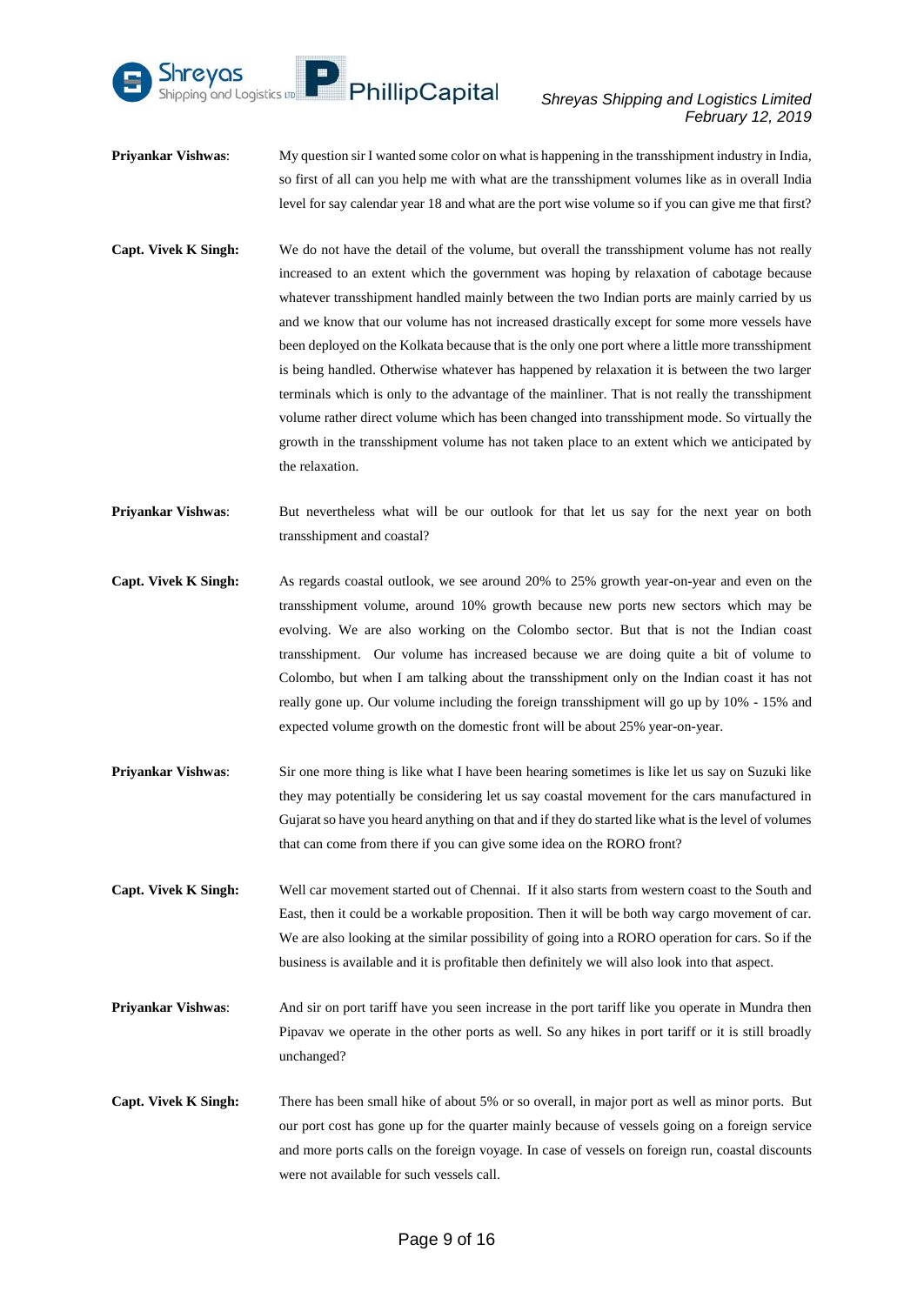

**Moderator:** The next question is from the line of Ram Prakash, Individual Investor. Please go ahead.

- **Ram Prakash:** Sir as per my information the new IMO regulation or the fuel Sulphur content emission is 0.50% so is this going to affect the CAPEX plan of the company and any ship which might become redundant and extra expenditure for the ships will that be an effect on the company earnings as well because of this?
- **Capt. Vivek K Singh:** Not on the CAPEX front. The cost will be on the operating front that is because of the low Sulphur fuel which will be higher priced. All our existing vessel can use low Sulphur oil without any change in the Engine, so there will not be any additional cost on capex, and we have decided not to go for the fitting of scrubbers. About 10% of the total shipping fleet have opted for scrubber fitting, mainly for the newer vessels and the vessels which are on the long haul trade, but for us it is better to continue the way we are operating without any changes as these vessels can operate on lower Sulphur without any additional cost.
- **Ram Prakash:** In that case what would be the percentage increase in fuel cost?

**Capt. Vivek K Singh:** We expect around 25% to 30% increase in fuel cost.

- **Ram Prakash**: Why am I asking is the fuel cost have come down but because of this new Sulphur addition it may again go up by 25% to 30%. So the advantage gone for bunker rate, is there any advantage at all or we are just balancing out?
- **Capt. Vivek K Singh:** The advantage will come because surcharges will be applicable once the increase is applicable. In this case, we can plan and start applying surcharge and it will be designed to cover up the additional cost.
- **Ram Prakash**: So with this kind of increase in the operational cost because we have this logistics competition from the road sector as well, so is this kind of a permanent increase going to affect our completion in any way with other players?
- **Capt. Vivek K Singh:** The bunker prices earlier had also gone to about \$600 and we were operating and competing with the road. So even if the increase is about \$150 it will be still lesser than that amount, considering the current level of fuel cost. So definitely we can always compete even with increase in cost. It is not going to affect our business in a real sense because the increase in the cost has been there earlier also and we have been competing with the road and rail.
- **Ram Prakash**: And also the Sagar Mala initiatives the progress in the Saga Mala initiatives where do you see that from the government perspective and you see any plans which are materializing which will be fruitful in the longer run for the company because of the Sagar Mala initiatives?
- **Capt. Vivek K Singh:** Well we are monitoring the geopolitical situation and the Sagar Mala growth, and we will take advantage as and when the Sagar Mala project develops. We are even looking at venturing into inland water ways if it really starts operating. Even when the coastal industrial zone develops,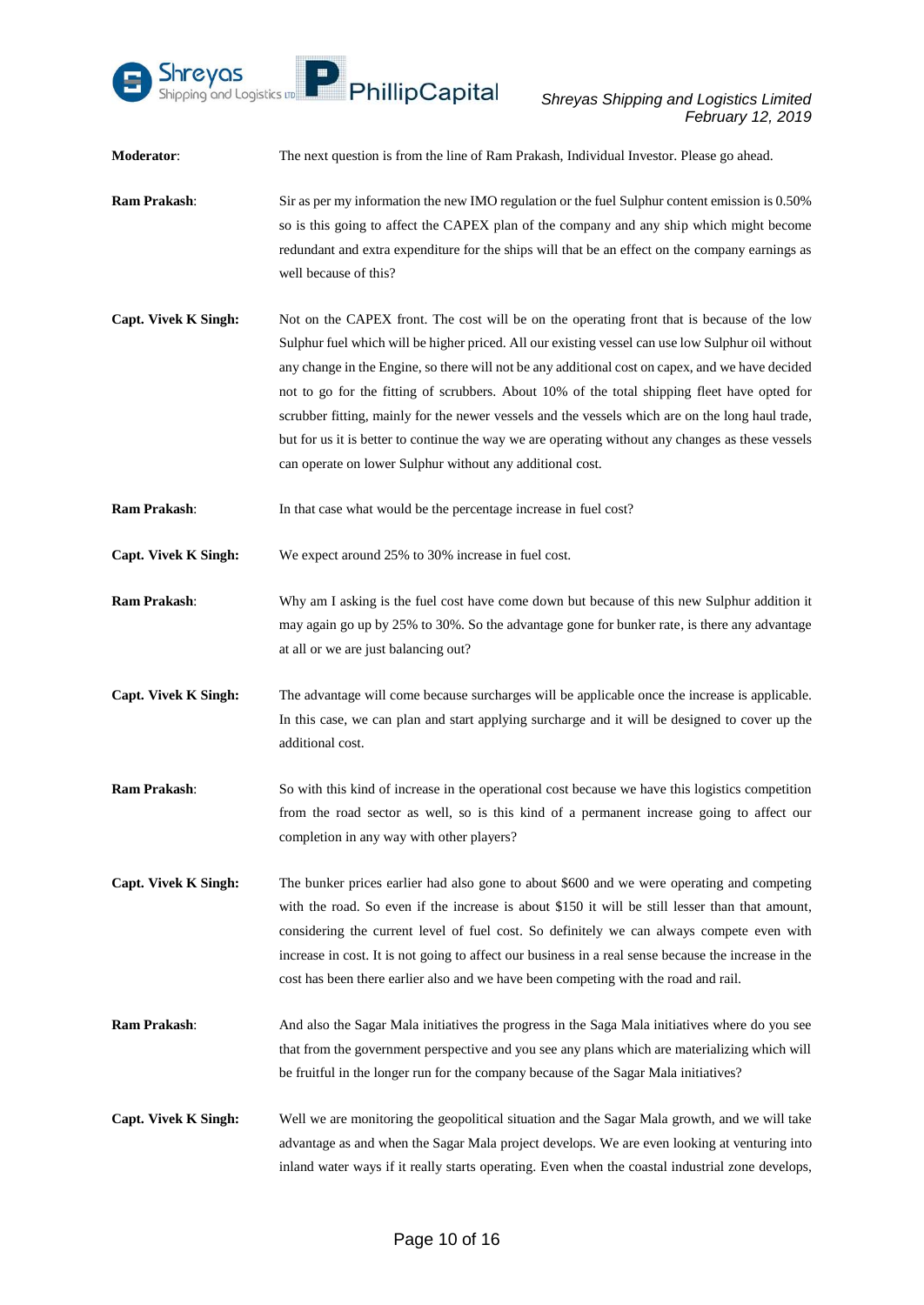

will help in increasing coastal transportation. We are working out our business to suit the development with Sagar Mala.

- **Ram Prakash:** So as of now we do not see much progress and because the government is promising lot of things so I want to know your perspective on the Sagar Mala from that perspective also since we have the time and you can provide some comment it will help us.
- **Capt. Vivek K Singh:** The work is progressing, but it is going to take some time as this is a larger project and cannot happen overnight. I do see that there is a progress going on, but the final result will only come after some time. We will come into action only when it becomes a reality. We cannot venture in now, when the progress is still underway.

**Moderator**: We take the next question is from the line of Aditya Damani from Prati Bhuti. Please go ahead.

- **Aditya Damani**: What I wanted to ask you sir I missed a few of the points because it was in a bad line so it may be repetitive, but I want to ask you how much do you expect bunker rates to fall in this quarter or how much have they rather fallen in January that is the first question and the second one is if we had not charter our shipped out three, four ships what sort of topline you would have seen 160 crore could be a 180 crore topline?
- **Capt. Vivek K Singh:** Well as regards to bunker prices yes it has come down at the end of this quarter. We have seen an increase in price of around Rs. 3000 as regards to previous quarter but going forward we can see a further reduction of about 4,000 to 5,000 and thus expect average of Rupees 33,000 to 34,000 per metric ton. So, we will have an advantage on the bunker prices going forward. On chartering front, 15% of the tonnage has been chartered out but the net yield has been to the extent of 24%. While 85% of tonnage which has been operated has given us the yield of 76%.
- **Aditya Damani**: And your other comprehensive income of 5.1 crores so are these number the charter higher numbers?
- **Capt. Vivek K Singh:** No, charter for the last quarter was Rupees 6.88 crore as against the charter hire income for current quarter of Rupees 12.58 crore. Vessels were on charter for 128 days during last quarter and 241 days during this quarter.
- **Management:** Just to add, our last quarter utilization even mainly was around 90% which has gone up to 95% so we have not lost revenue because of lower capacity rather than we have optimized our capacity utilization and which is benefitted to us.
- Aditya Damani: I totally get that I really the way 24% very good obviously, I was just trying to get a sense of what the topline would have been if we have not charter this is to get an understanding of the growth on the topline, but also can we explain what are these two figures about these income of 3.5 crores and 5.1 crore is your other comprehensive income?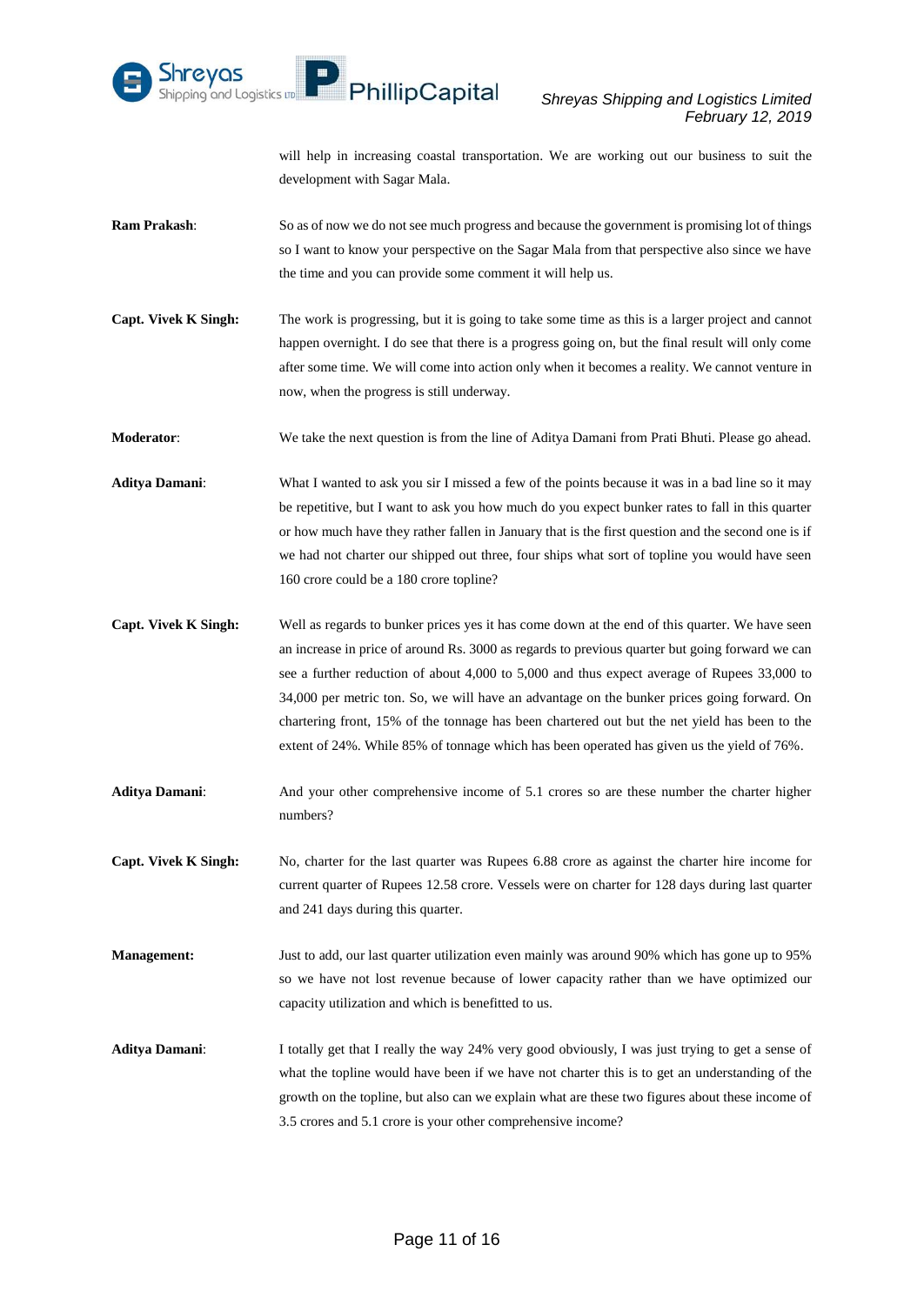

**Capt. Vivek K Singh:** In previous quarter there was exchange loss and in current quarter there is exchange gain, due to appreciation of rupee, amounting to around rupees 1.7 crore, which is included in other income. The other comprehensive income is the amount of gain on account exchange variation for the foreign currency vessel loans, which is accounted through cashflow hedging.

**Moderator**: The next question is from Anand Bhavnani from Unifi Capital. Please go ahead.

- **Anand Bhavnani**: Sir earlier in the call you mentioned about two vessels going out for about 15 days each for generators, can you give us the capacity of these vessels?
- **Capt. Vivek K Singh:** Yes, SSL Kochi and SSL Kutch where we have planned to replace one of the generator on each of the vessel and that is where these vessels will be taken at Colombo dry-dock for replacement of generator.

**Anand Bhavnani**: Sir in terms of overall capacity in the industry any vessels that were added in Q3 other than CONCOR and any other vessels likely to be added in Q4 other than the CONCOR vessel?

- **Capt. Vivek K Singh:** No, I do not think any other vessel have been added so far beside that, but there could be a probability of adding some tonnages. Even we could increase capacity not by adding vessel but shortening our voyage. We are changing rotation of one of the vessels to shuttle between Kandla and Cochin instead of voyage up to Tuticorin to get additional voyage in a month thus increasing capacity. So, even without replacement or without adding additional tonnage, we can achieve capacity and growth in volume.
- **Anand Bhavnani**: And sir on the volumes front in terms of the overall business environment are you seeing Q4 volumes as you had anticipated let us say at the end of Q2 call H2 volumes are they coming along as expected if the demand for services is strong as compared to last time we spoke or is it the same or has it weakened?
- **Capt. Vivek K Singh:** The demand is certainly going up and in order to pick up the additional volume we have increased capacity by way of reducing our voyage days to perform three voyages for the vessel in a month instead of two earlier and handle 25,000 tons additional volume per month. So, we see a growth going forward.
- **Anand Bhavnani**: So, this volume growth is on top of the seasonal growth that we generally get. So this is kind of the volume growth coming from this economy doing well not just the seasonal volume growth is that the right way to think?
- **Capt. Vivek K Singh:** Yes, it is both combined, along with the seasonal growth of cotton volume even growth in other volume is there, that is how the additional tonnage being utilized. Utilization on all the vessels have gone up and we can see that there is a growth on both front seasonal as well as the normal growth on other volume.
- **Moderator**: The next question is from the line of Sunil Jain from Nirmal Bang. Please go ahead.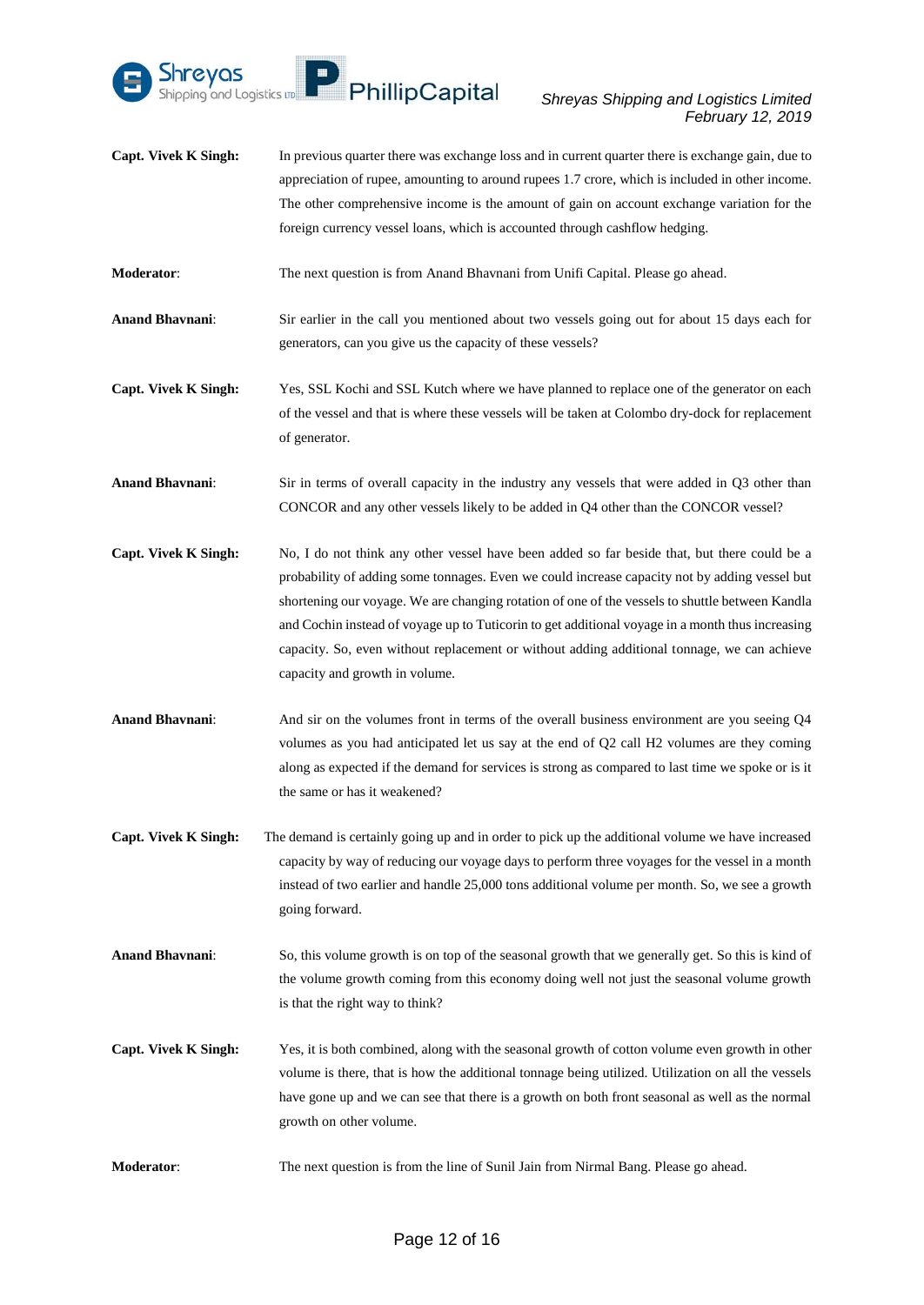

| <b>Sunil Jain:</b>          | Sir my question related to I missed your utilization figure what was it in main leg and reverse<br>leg?                                                                                                                                                                                                                                                                                                                                                                                                                                                                                                                                                                                                                     |
|-----------------------------|-----------------------------------------------------------------------------------------------------------------------------------------------------------------------------------------------------------------------------------------------------------------------------------------------------------------------------------------------------------------------------------------------------------------------------------------------------------------------------------------------------------------------------------------------------------------------------------------------------------------------------------------------------------------------------------------------------------------------------|
| <b>Capt. Vivek K Singh:</b> | Utilization on the main leg was almost 94% and on the reverse leg 73%.                                                                                                                                                                                                                                                                                                                                                                                                                                                                                                                                                                                                                                                      |
| <b>Sunil Jain:</b>          | So this higher utilization is mainly because we charter out the vessels or how it can is there an<br>increase in volume?                                                                                                                                                                                                                                                                                                                                                                                                                                                                                                                                                                                                    |
| <b>Capt. Vivek K Singh:</b> | Yes, we did reduce the tonnage slightly and even the volume has gone up slightly, with the<br>reduction in tonnage and increase in volume resulted in better utilization level. The strategy to<br>increase the utilization level on the existing services by reducing tonnage on the operating sector<br>as well as to earn revenue as charter hire for the excess tonnage.                                                                                                                                                                                                                                                                                                                                                |
| <b>Sunil Jain:</b>          | The charter hire revenue what you had done in around 12.58 crores in this current quarter after<br>this you had charter out additional ship or this is what the peak what you got from all the five<br>charter which you made?                                                                                                                                                                                                                                                                                                                                                                                                                                                                                              |
| <b>Capt. Vivek K Singh:</b> | All 5 vessels were not on charter during the third quarter. Third quarter only 3 vessels were on<br>charter and two vessels were chartered out during current quarter currently we have five vessels<br>on charter. So, the charter hire income for the additional two vessels will only come during<br>fourth quarter. The charter hire income of 12.58 Cr is basically for 3 vessels which we had<br>chartered out and the number of days from last quarter of 128 has increased to 241 days hence<br>increase in charter revenue.                                                                                                                                                                                        |
| <b>Sunil Jain:</b>          | So with the 5 vessel chartering out how much this charter revenue could be approximately?                                                                                                                                                                                                                                                                                                                                                                                                                                                                                                                                                                                                                                   |
| <b>Capt. Vivek K Singh:</b> | With the additional two vessels on charter the charter hire can go up by another about 8 Crore<br>and have total charter hire income of about 20 Crore.                                                                                                                                                                                                                                                                                                                                                                                                                                                                                                                                                                     |
| <b>Sunil Jain:</b>          | Sir this will have impact on our capacity for normal our own working, so will that reduce our<br>overall volume or you can maintain the volume what was there in the third quarter?                                                                                                                                                                                                                                                                                                                                                                                                                                                                                                                                         |
| <b>Capt. Vivek K Singh:</b> | No, we are not going to reduce the volume, the whole idea of chartering out is only for the excess<br>tonnage and for better utilization. We are not sacrificing on our volumes, if required with the<br>volume growth, we can always bring those vessels on our service. we are not going to sacrifice<br>our operation instead as strategy we charter out excess tonnage. While we have chartered out<br>few of the vessels, we have also chartered in two of the vessels now because that gives us a<br>better viability with required size of vessel on a sector. We are at the same time increasing<br>tonnage on our operation. Surely, we are not going to sacrifice our operations on account of<br>chartering out. |
| <b>Sunil Jain:</b>          | So this chartering in that has happened in $Q3$ or this is going to come in $Q4$ ?                                                                                                                                                                                                                                                                                                                                                                                                                                                                                                                                                                                                                                          |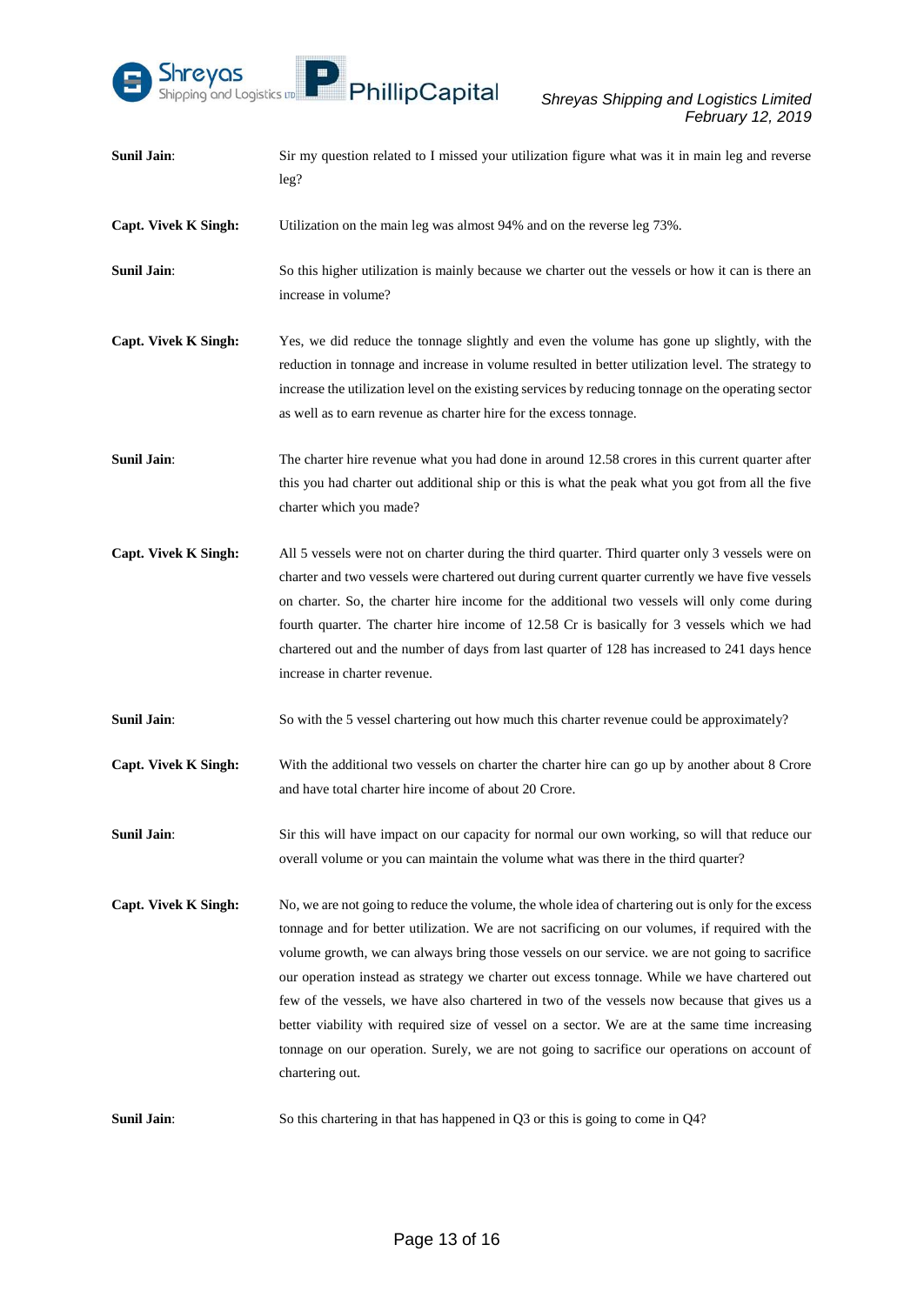

- **Capt. Vivek K Singh:** No, one vessel was chartered in Q3 partly, just for 46 days which continues in Q4 also. Beside that we have also chartered in one vessel in the beginning of Q4, so there will be actually two vessels on charter throughout in Q4.
- Sunil Jain: So these are smaller vessels as compared to what we had given out?
- **Capt. Vivek K Singh:** Yes, that is correct, they are smaller vessels and they are more suitable for Kolkata trade as we do not have such smaller vessels. So, we have chartered in smaller vessel and we have charter out larger capacity vessels.
- **Sunil Jain:** Sir this CONCOR has started with two ships what they had given or they had even taken more ships?
- **Capt. Vivek K Singh:** They have started with one ship only in the beginning and added second ship on their service. They are operating with only these two ships and no more.
- **Sunil Jain:** They are starting with Pipavav I think if I am not wrong?
- **Capt. Vivek K Singh:** No, they are only operating on the other West coast ports of India not Pipavav.
- **Sunil Jain:** West coast in the sense how it conflicts with our root?
- **Capt. Vivek K Singh:** They are operating out of Kandla to other West coast ports like Mangalore, Cochin, and Tuticorin.
- **Sunil Jain:** So Westcoast they can have direct completion to us?
- **Capt. Vivek K Singh:** Yes, for the West coast operations whether it is us or other operators.
- **Sunil Jain**: And initially right now they are focusing on rail this thing and they may even go for landed even also?
- **Capt. Vivek K Singh:** Yes, that depends on their scope of operation.
- **Sunil Jain:** So is that creating any pricing pressure for us or no right now?
- **Capt. Vivek K Singh:** So far no, we continue to operate without any pricing pressure.
- **Moderator:** We take the next question from the line of Ankit Panchmatia from B&K Securities. Please go ahead.
- **Ankit Panchmatia**: Sir this is regarding your terminology calls as "disruption" so just want to understand that why we say it as a disruption because there is no tonnage which has been added right it is this ship going or to the competitors are they quoting very low rates why we see it as a disruption?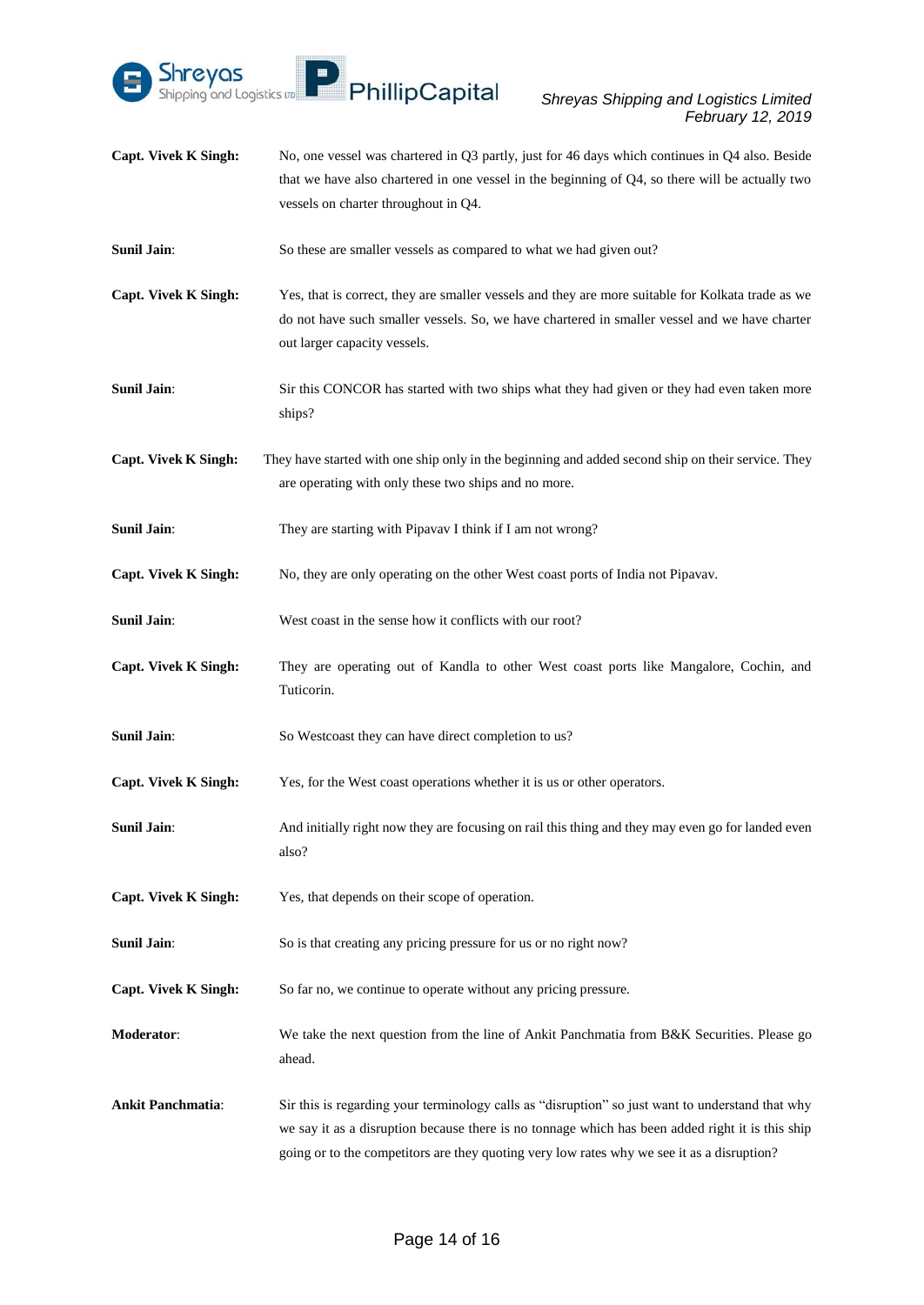

- **Capt. Vivek K Singh:** No, they are additional tonnages, these tonnages were not operated in the same sector. The sectors where these tonnages were operated have been substituted by other vessels. Although there is additional tonnage on the west coast but there is no pressure on the rate but going forward additional volume will be required to fill all the tonnage on the sector. We have also increased certain capacity by shortening our voyage time. Any additional competition will bring some disruption initially, but we have not experienced any major disruption as of now.
- **Management:** Just to add, it is expected they will bring the cargo from the Northern Hinterland side, but suppose that cargo is not enough, they will try to take share from the market. So that is the reason why we are saying there maybe disruption.
- **Ankit Panchmatia**: As far as I understand it is more to do repositioning of their MTs, is that understanding wrong they are approaching the existing market, or this is just repositioning thing which they have got into?
- **Capt. Vivek K Singh:** No, it is not repositioning of empties. They are also in coastal domestic business which is in line with our business or other operators on the West coast of India. The only thing in addition is that even the Northern Hinterland cargo is getting connected to the port from where they can move by their rail network. They have an added advantage there for serving to the Northern Hinterland areas.
- **Ankit Panchmatia:** And how has been the competitive scenario in the Eastern side of it because there is one more player who has added a bigger ship over there, so how are the rates weaving over there are we seeing the pressure to get the cargo or on the freight rates?
- **Capt. Vivek K Singh:** No, on the Eastern coast nobody has added, we continue to operate with 4 vessels out of which 1 vessel is of SCI and other three are ours. So there is no additional tonnage which has gone on the East side. There is no excess tonnage on the East coast, and it is same as earlier. We have also not increased or reduced any tonnage.

**Ankit Panchmatia:** And how are we approaching inland waterways because a lot movement has started been happening on river Ganga so are we seeking that market or are we getting higher inquiries about the same?

- **Capt. Vivek K Singh:** Currently it is only the trial runs which are going on and it is not viable for commercial business so far. Once the viability becomes better for the commercial business, then only we can enter the market. We are still evaluating prospects and readiness of all other infrastructure for a viable business before we can venture into inland waterways.
- Ankit Panchmatia: I wanted volume growth YoY because you have given the QoQ?
- **Capt. Vivek K Singh:** Volume growth 6% QoQ and YoY is about 5.2%.